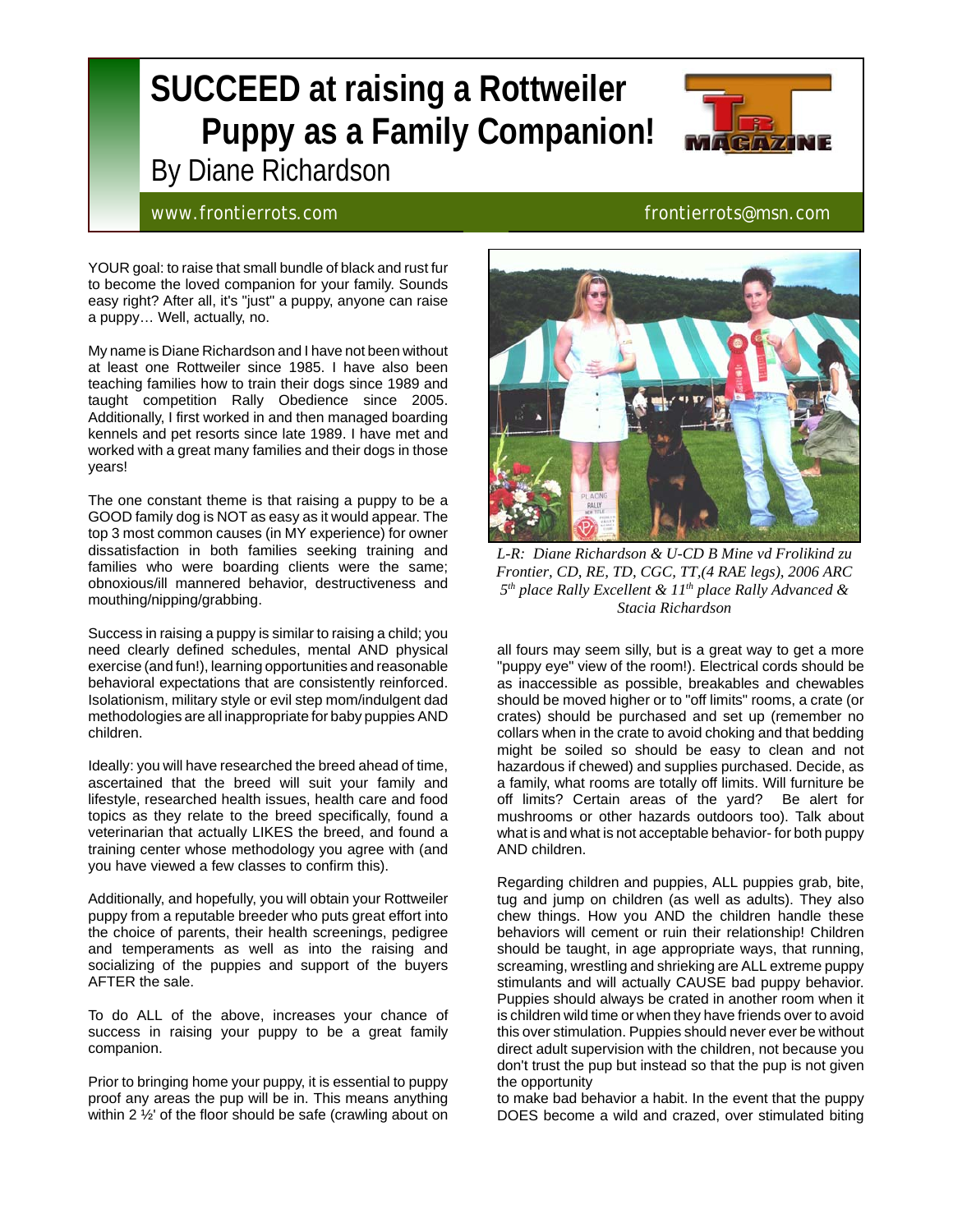

*5 month old Bonnie, She was just told "Ack! What's that? drop it" and she spit out the plant part she had swiped and then looked up like "I was not doing anything"*

beast, a simple potty break and nap time in the crate will give all parties time to calm themselves and "reset".

Children should also be reminded that hitting, pulling, pinching, teasing, laying on the floor with the pup, opening crate doors or gates and going near the pup when sleeping, eating or chewing on a high value item are forbidden. Teach them how to disengage a tugging or wild pup by becoming boring (stand still and make no eye contact) instead of becoming more interesting (by running or screaming) and how to ask an adult for help when THEY (the child) feel overwhelmed by the puppy.

INVOLVE the children in training and brushing the puppy so that the pup learns to respect the children (a friend's two year old commands the dogs to sit before mom hands them their bowls in their crates!). RESPECT your children's and the puppy's limitations and find ways to work around them in a favorable manner.

Training. This word encompasses more than you would think. Yes, it means to teach the absolute essentialsloose leash walking, come, sit, down, stay, leave it, drop it, look out, to lie on their side or stand for grooming and tick exams, to not "counter surf" and the other myriad of family dog commands and behaviors. Train also means manners and attitude.

From day one start teaching bite inhibition. What is this? Bite inhibition is the method of instructing the puppy in how to control jaw pressure. Teaching bite inhibition starts with first reducing bite intensity/strength, learning jaw control and instilling the belief that humans are fragile (ok that's somewhat of a lie, but we need the pup to believe that!), THEN once that is well established, you can work on bite frequency. Properly taught, bite inhibition will reduce or totally eliminate accidental injuries and obnoxious grabbing/ mouthing/biting/ nipping. Contrary to popular belief, bite inhibition does not stop a pup from playing allowed biting games like tug or sport Schutzhund, as these are structured GAMES to the dog with pre-taught rules that do NOT involve skin biting. This will also not likely deter a dog from discouraging an aggressive

intruder. (If you ever saw Mariah the trucker's dog on Miracle Pets "Hand Me The Bat" episode, she was one of my pups with outstanding bite inhibition and she still protected her owner). For detailed information on bite inhibition training, read Ian Dunbar's book "After You Get Your Puppy" (some of this information is also available online).

Other very important things to train are "Body handling" (including face/feet/mouth, collar leading and restraint), noise exposure (hair dryers, vacuums, pots and pans, TVs, etc.), environment exposure (once the pup is safe to do so - woods hikes, town walks etc) grooming (brushing, nails), car rides, vet visits (weekly weigh ins for treats are great to build a positive association), teach the pup to look at your face when you say its name, and exposure - in a positive manner - to anything you will expect the pup to be good around as an adult (traffic passing by, livestock, cats etc).

Housebreaking, chewing and stealing - the BIG three. ALL three of these behaviors have one factor in common. The more opportunities the puppy has to make a mistake, the more difficult it will be to break the habit. How this relates to you, is that the family should make a CONCERTED effort to NEVER allow the puppy a chance to make these mistakes. SUPERVISION is primary in all these things. If the puppy is not being 100 % supervised then it needs to be crated.

Take the puppy out many, many times a day (remembering that before or after being crated, after eating, drinking, sleeping and playing are the key points and that activity increases the frequency of trips outside). Do NOT just send the puppy out to the yard to do its business. Someone must go with the pup to make sure it is, in fact, going potty and not chasing birds or eating mushrooms and dirt. Potty trips can be done on a leash to make this task easier. Make sure the pup is not left crated longer than it can "hold it" because you will be teaching it to actually potty IN the crate. Every puppy is different in holding ability (just like children) with some 8 week olds being able to go hours and some 6 month olds not being able to go more than 4 hours without a potty break.

Pups who seem to be urinating excessively should be checked for urinary tract infections as puppies, especially female pups, as they often do have this problem and it is sometimes difficult to diagnose. Puppy poop output is normally greater than food intake. You will reduce this to a point by feeding only good quality brands of feed that are not high in grains and fillers.

Chewing is part of being a puppy. Like teething babies they must chew, additionally, while babies explore the world with their hands puppies do so with their mouths. The basic rule with puppies is if something gets chewed it is the human's fault, always. Supervision, keeping things picked up/put away, having a kid's toy room that is off limits to the puppy, redirection to proper toys and providing sufficient mental and physical exercise reduce or eliminate inappropriate chewing!

Stealing, be it trash or food off the counter, is a habit that can actually be totally avoided by using a simple rule. Leave nothing accessible and leave no food items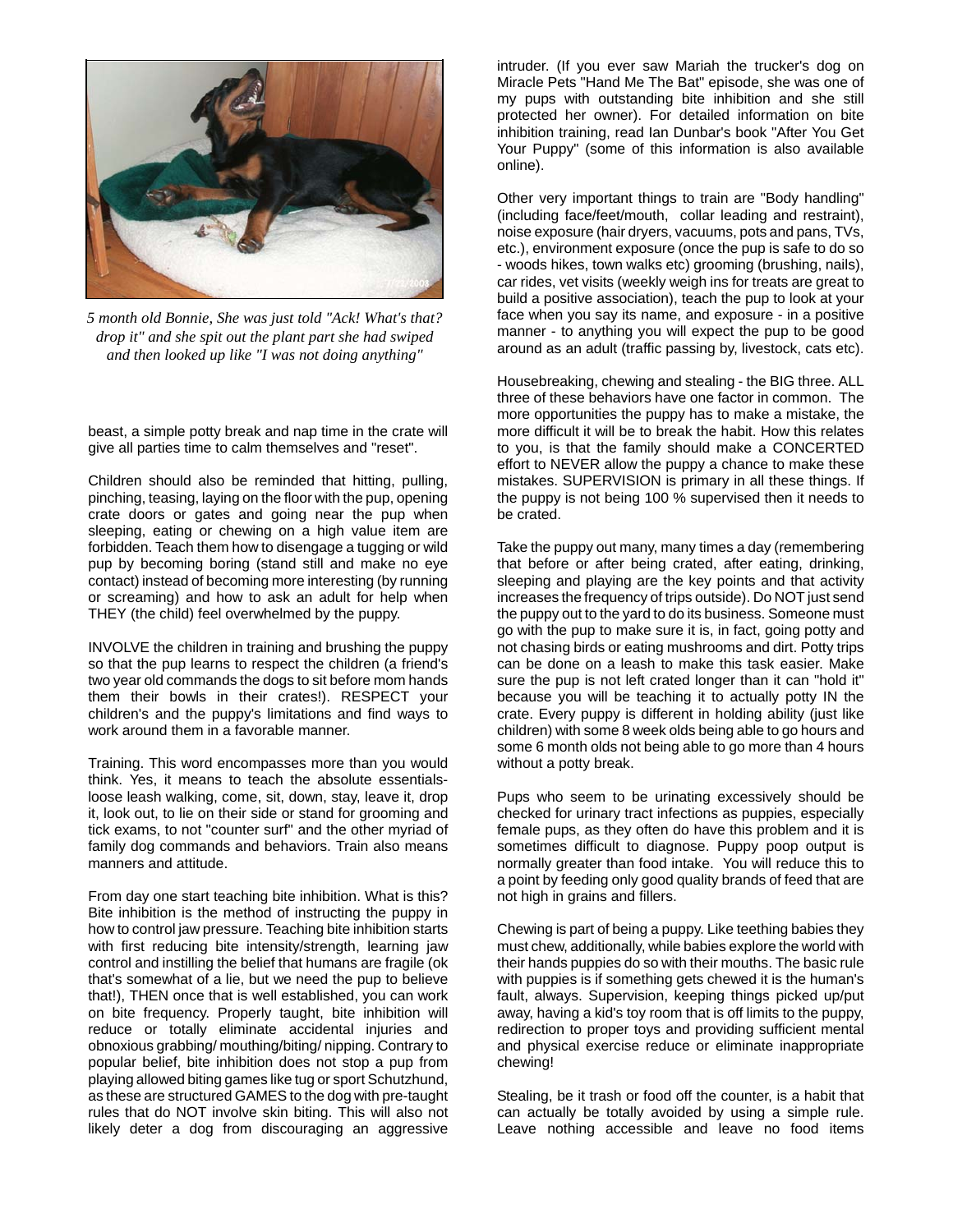unguarded. Pups who grow up with out any opportunities to steal, turn into dogs who don't know that they can! Any counter, table or trash sniffing is verbally discouraged and the puppy redirected or crated if the temptation is too great.

Two other commands that are essential for the family dog in the real world are "Leave it" and "drop it". These are easy to teach to young dogs and are absolutely invaluable when things like Barbies, pieces of plants, rocks in the yard or any other inappropriate item appear in or near the pup's mouth.

Possessiveness is a normal trait in young Rottweiler puppies. To help the family avoid confrontations that may set the puppy up for learning a bad habit give all high value items IN the crate and leave the puppy alone to enjoy them. A high value item is anything that may cause possessiveness but is usually food related. ANYTHING that causes a possessive response can either be banished entirely (bones, hooves, edible chewies etc or as I say "anything that is or that used to be "real" are common culprits) or can be crate only items. It is your choice, but you also must teach your children to avoid the puppy while it is eating or chewing on such things. This does not teach the puppy that it is "King", what it does is teach it to relax and be CALM while having these items, that there is no need for tenseness or defensiveness and even pups that come to your home and growl when you are even in the same room with their food bowl FAST become dogs whom can even be walked by and stood near while eating. The same pups that feel defensive about food etc that are treated to the "old style" punishment or food only comes from the hand if you don't growl method can sometimes become even MORE defensive (the method backfires) because it becomes convinced that you all wish to "steal its stuff". Teach the pup to trade also, by offering a good treat in exchange for a toy and then give the toy back. This sets you up for emergency retrieval of inappropriate things when "Drop it" fails. A great book that addresses possessiveness is Jean Donaldson's book "Mine".

Becoming the dog everyone loves. I know this is a Rottweiler, but in our current social climate, families cannot afford to have a dog that is less than social. I am not talking about a wildly, mooch everyone in the world friendly Golden Retriever. That would not be typical Rottweiler. I am talking about a dog who the public perceives as friendly, or at least nondangerous, when it is out and about with you.

Socialization is a very key factor in owning a Rottweiler, especially a family Rottweiler. The breed as a whole requires a great deal more socializing than some other breeds. One school of thought is that your new puppy needs to meet 100 people in the first 100 days with you. These should include young, old, heavy, thin, facial hair, bald, hats, sunglasses, uniforms, differing skin shades, etc. While this sounds difficult, especially when you are trying to keep your puppy safe from germs it is actually easier than you would imagine. While the pup is still small, you can carry him into places that you don't want him walking like parks (dog parks are never a good plan not even when the pup is older), around shopping center



*5 month old Itsy showing handle-ability and also trust in handler!*

parking lots, into stores that will allow you, etc. You can also take the puppy to visit friends, neighbors and family (but avoid events like baseball games, fairs etc- you want to socialize not scare, overtire or overheat a young puppy) and introduce the puppy to meter readers, police, garbage men and more. Don't stop socializing once the puppy is no longer a baby or you will lose all the work you have done!

Train your puppy to be mannerly and obedient. This will likely mean going to classes. Not just one as a baby pup but at LEAST two sets before one year of age and one or two more sets between one and two years. (these are minimums and more is always better). Neighbors seeing you work with your dog and people seeing a well mannered dog are less likely to complain or cause you problems and of course a well trained dog is much less likely to cause problems!

Remember to never leave your dog outside when you are not home, or even when you are home but are not paying attention. Boredom can cause your puppy to dig, eat inappropriate things or bark and all of those can also be detrimental to your training process and to neighbor relations!

Does your dog NEED to play with other dogs? No, it is not essential for living, but it makes for good "dog language skills". This does NOT mean the puppy should go to day care, play groups with strange dogs or to dog parks. The puppy does NOT have to grow up loving all other dogs, BUT it should know how to speak its own language and it should not be a danger to other dogs you see when out in public. If you have friends, family or training buddies with healthy, parasite free dogs that enjoy puppies then by all means take advantage of opportunities for them to play. It is ok for the dog to "tell off" a rude puppy and there is nothing like a good old girl dog to bring a puppy into line (boy dogs often tend more towards excessive tolerance!). As long as the puppy is uninjured and unafraid all is well and lessons are learned in canine manners and communication. Do NOT expose your puppy to aggressive or rough dogs, this won't teach them anything and may result in injuries!